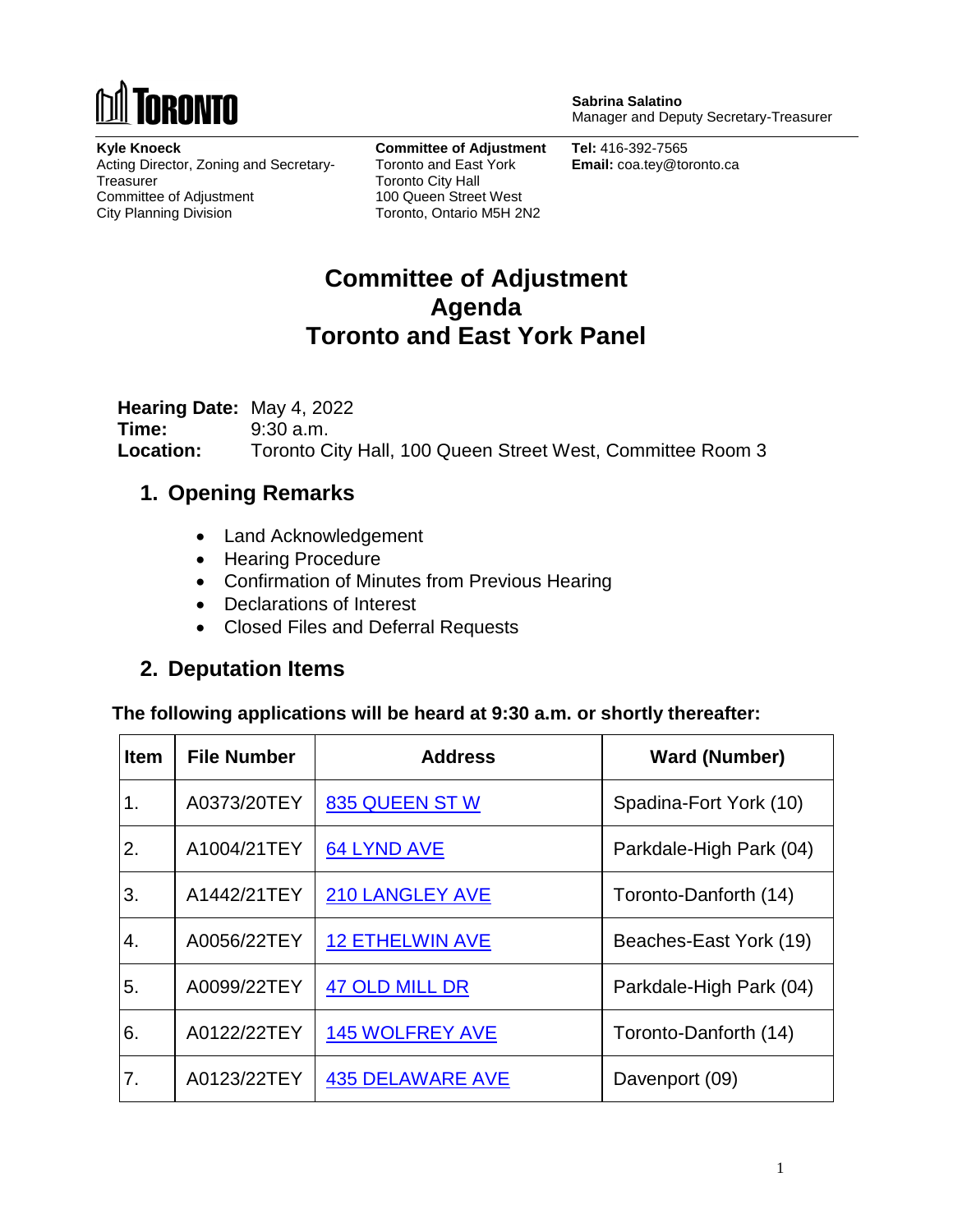| <b>Item</b> | <b>File Number</b> | <b>Address</b>           | <b>Ward (Number)</b>     |
|-------------|--------------------|--------------------------|--------------------------|
| 8.          | A0128/22TEY        | <b>132 DONLANDS AVE</b>  | Toronto-Danforth (14)    |
| 9.          | A0131/22TEY        | 93 WILEY AVE             | Toronto-Danforth (14)    |
| 10.         | A0132/22TEY        | <u>31 TRANBY AVE</u>     | University-Rosedale (11) |
| 11.         | A0133/22TEY        | <b>130 MACDONELL AVE</b> | Parkdale-High Park (04)  |
| 12.         | A0135/22TEY        | <b>75 LEE AVE</b>        | Beaches-East York (19)   |
| 13.         | A0141/22TEY        | 57 ATLAS AVE             | Toronto-St. Paul's (12)  |
| 14.         | A0142/22TEY        | 170 HARVIE AVE           | Davenport (09)           |
| 15.         | A0146/22TEY        | <b>74 DONLANDS AVE</b>   | Toronto-Danforth (14)    |
| 16.         | A0147/22TEY        | 90 SUMACH ST UNIT 703    | Toronto Centre (13)      |
| 17.         | A0164/22TEY        | <b>90 SUMACH ST 704</b>  | Toronto Centre (13)      |
| 18.         | A0150/22TEY        | 297 GOWAN AVE            | Toronto-Danforth (14)    |
| 19.         | A0151/22TEY        | <u>1 GLEN CEDAR RD</u>   | Toronto-St. Paul's (12)  |
| 20.         | A0154/22TEY        | 834-840 ST CLAIR AVE W   | Toronto-St. Paul's (12)  |

#### **RECESS**

# **The following applications will be heard at 2:00 p.m. or shortly thereafter:**

| <b>Item</b> | <b>File Number</b> | <b>Address</b>           | <b>Ward (Number)</b>     |
|-------------|--------------------|--------------------------|--------------------------|
| 21.         | A0155/22TEY        | <b>656 ANNETTE ST</b>    | Parkdale-High Park (04)  |
| 22.         | A0156/22TEY        | 153 ROXBOROUGH ST E      | University-Rosedale (11) |
| 23.         | A0158/22TEY        | 98 HOGARTH AVE           | Toronto-Danforth (14)    |
| 24.         | A0159/22TEY        | <b>708 EUCLID AVE</b>    | University-Rosedale (11) |
| 25.         | A0160/22TEY        | <b>60 RIVERVIEW GDNS</b> | Parkdale-High Park (04)  |
| 26.         | A0161/22TEY        | <b>49 GARNOCK AVE</b>    | Toronto-Danforth (14)    |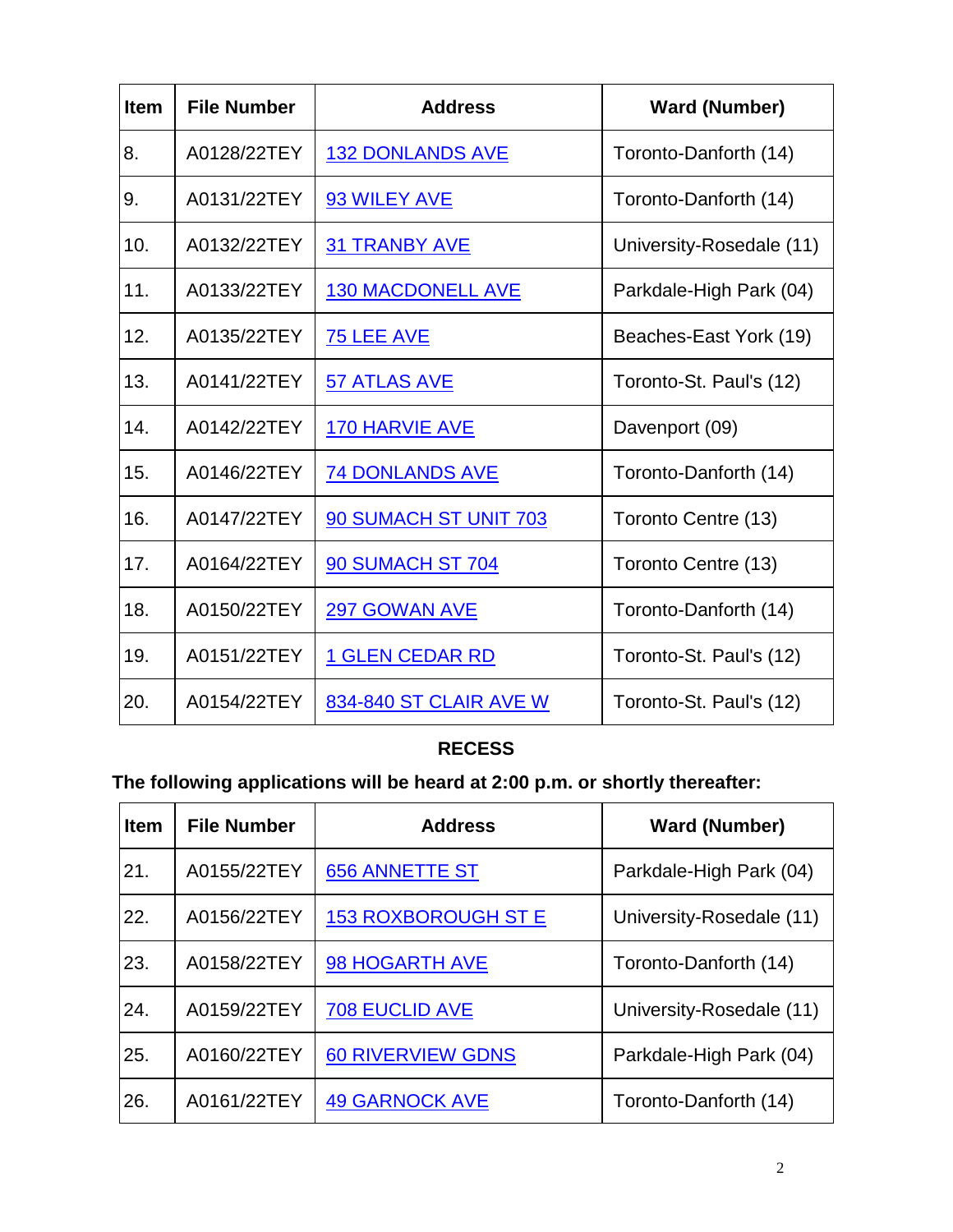| <b>Item</b> | <b>File Number</b> | <b>Address</b>           | <b>Ward (Number)</b>     |
|-------------|--------------------|--------------------------|--------------------------|
| 27.         | A0162/22TEY        | <b>47 FOUR OAKS GT</b>   | Toronto-Danforth (14)    |
| 28.         | A0163/22TEY        | 337 SHAW ST              | University-Rosedale (11) |
| 29.         | A0166/22TEY        | <b>65 WAYLAND AVE</b>    | Beaches-East York (19)   |
| 30.         | A0168/22TEY        | <b>17 SOUTHRIDGE AVE</b> | Beaches-East York (19)   |
| 31.         | A0169/22TEY        | 3106 DUNDAS STW          | Parkdale-High Park (04)  |
| 32.         | A0172/22TEY        | <b>32 GORMLEY AVE</b>    | Toronto-St. Paul's (12)  |
| 33.         | A0174/22TEY        | <b>299 OSSINGTON AVE</b> | University-Rosedale (11) |

**The following applications will be heard at 3:30 p.m. or shortly thereafter:**

| <b>Item</b> | <b>File Number</b> | <b>Address</b>              | <b>Ward (Number)</b>     |
|-------------|--------------------|-----------------------------|--------------------------|
| 34.         | A0175/22TEY        | <b>246 SILVER BIRCH AVE</b> | Beaches-East York (19)   |
| 35.         | A0177/22TEY        | <b>403 MCROBERTS AVE</b>    | Davenport (09)           |
| 36.         | A0178/22TEY        | 575 QUEEN STW               | Spadina-Fort York (10)   |
| 37.         | A0180/22TEY        | <b>107 NORTHCOTE AVE</b>    | Davenport (09)           |
| 38.         | A0183/22TEY        | <b>21 WINDLEY AVE</b>       | Toronto-St. Paul's (12)  |
| 39.         | A1179/21TEY        | <b>397 CRAWFORD AVE</b>     | University-Rosedale (11) |

### **The following applications will be heard at 4:30 p.m. or shortly thereafter:**

| <b>Item</b>          | <b>File Number</b>                        | <b>Address</b>                                                        | <b>Ward (Number)</b>    |
|----------------------|-------------------------------------------|-----------------------------------------------------------------------|-------------------------|
| 40A.<br>40B.<br>40C. | B0090/21TEY<br>A1194/21TEY<br>A1195/21TEY | 559 - 561 INDIAN RD<br><b>PARTS 1 &amp; 2</b><br>PARTS 3, 4, 5, 6 & 7 | Parkdale-High Park (04) |
| 41.                  | B0103/21TEY                               | 561 INDIAN RD                                                         | Parkdale-High Park (04) |
| 42.                  | A0592/21TEY                               | <b>4 HERBERT AVE</b>                                                  | Beaches-East York (19)  |